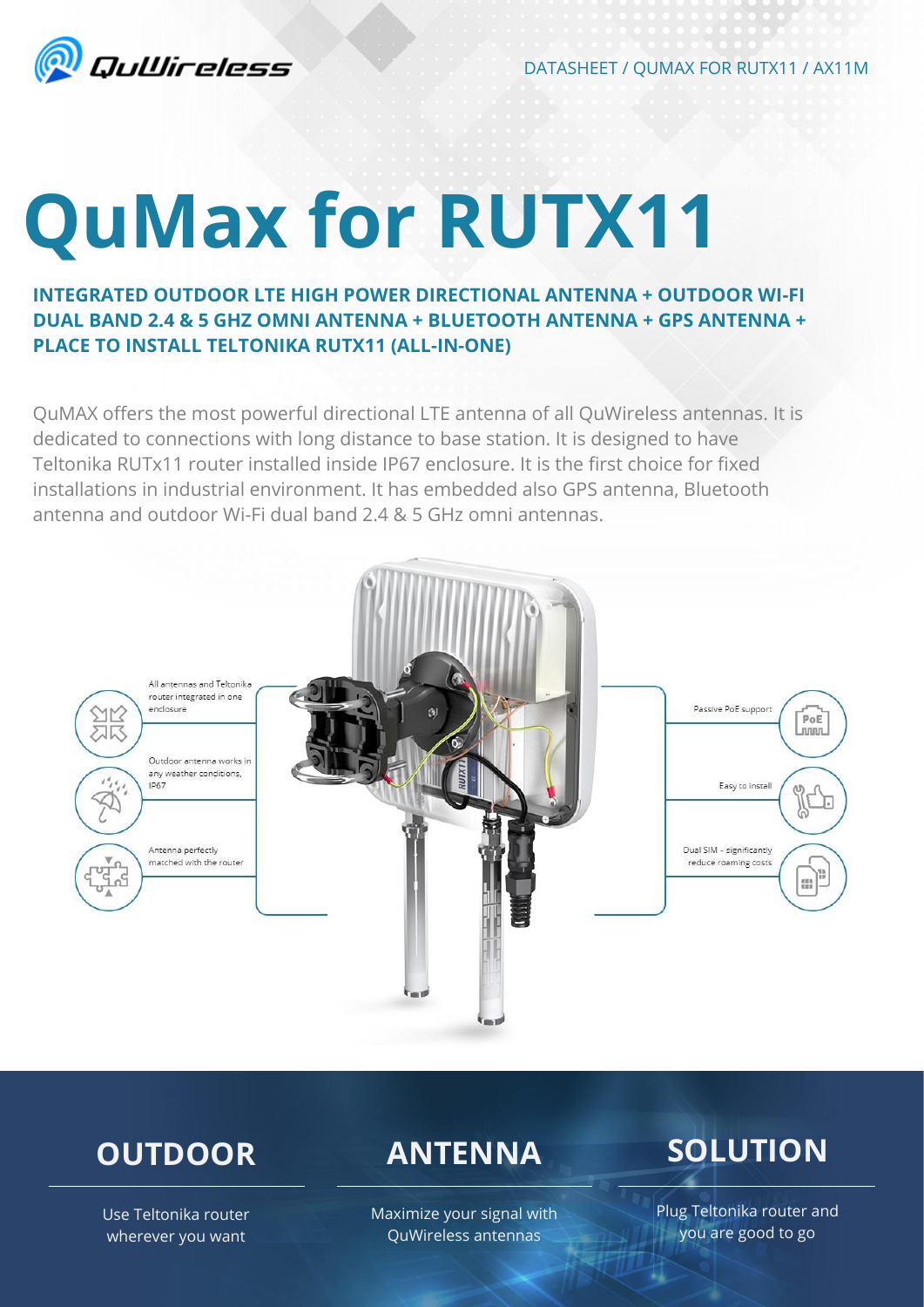

## **LTE SPECIFICATION**

| <b>FREQUENCY</b>                               | 0.694-0.96 GHz                           |
|------------------------------------------------|------------------------------------------|
|                                                | $1.7 - 2.2$ GHz                          |
|                                                | $2.2 - 2.7$ GHz                          |
| <b>GAIN</b>                                    | 4 dBi                                    |
|                                                | 5 dBi                                    |
|                                                | 6 dBi                                    |
| <b>VSWR</b>                                    | $<$ 1.50, max $<$ 2.00                   |
|                                                | $<$ 1.30, max $<$ 1.60                   |
|                                                | $<$ 1.30, max $<$ 1.60                   |
| <b>BEAMWIDTH</b>                               | $90^{\circ}/90^{\circ}$ +/- 30°          |
|                                                | $90^{\circ}/90^{\circ}$ +/- 30°          |
|                                                | $90^{\circ}/90^{\circ}$ +/- 30°          |
| POLARIZATION                                   | Vertical                                 |
| <b>IMPEDANCE</b>                               | $50\ \Omega$                             |
|                                                |                                          |
| <b>WI-FI SPECIFICATION</b><br><b>FREQUENCY</b> |                                          |
|                                                | 2.40-2.50 GHz                            |
|                                                | 4.70 - 6.00 GHz                          |
| <b>GAIN</b><br><b>VSWR</b>                     | 6 dBi                                    |
|                                                | 7 dBi                                    |
|                                                | $<$ 1.70, max $<$ 2.00                   |
|                                                | $<$ 1.70, max $<$ 2.00                   |
| <b>BEAMWIDTH</b>                               | 360°/25° +/- 5°                          |
|                                                | $360^{\circ}/25^{\circ}$ +/- $5^{\circ}$ |
| POLARIZATION                                   | Vertical                                 |
| <b>IMPEDANCE</b>                               | $50\Omega$                               |
| <b>MECHANICAL SPECIFICATION</b>                |                                          |
| <b>MATERIALS</b>                               | ABS, aluminum, PTFE, Fiberglass          |
| <b>INGRESS PROTECTION</b>                      | <b>IP67</b>                              |
| <b>DIMENSIONS</b>                              | 272 x 276 x 96 mm                        |
|                                                | 10.71 x 10.87 x 3.78 inch                |
| WEIGHT                                         | 1.8 <sub>kg</sub>                        |
|                                                | 3.97 lbs                                 |
| <b>OPERATING TEMPERATURE</b>                   | From -40°C to 75°C                       |
|                                                | From -40°F to 167°F                      |
|                                                |                                          |